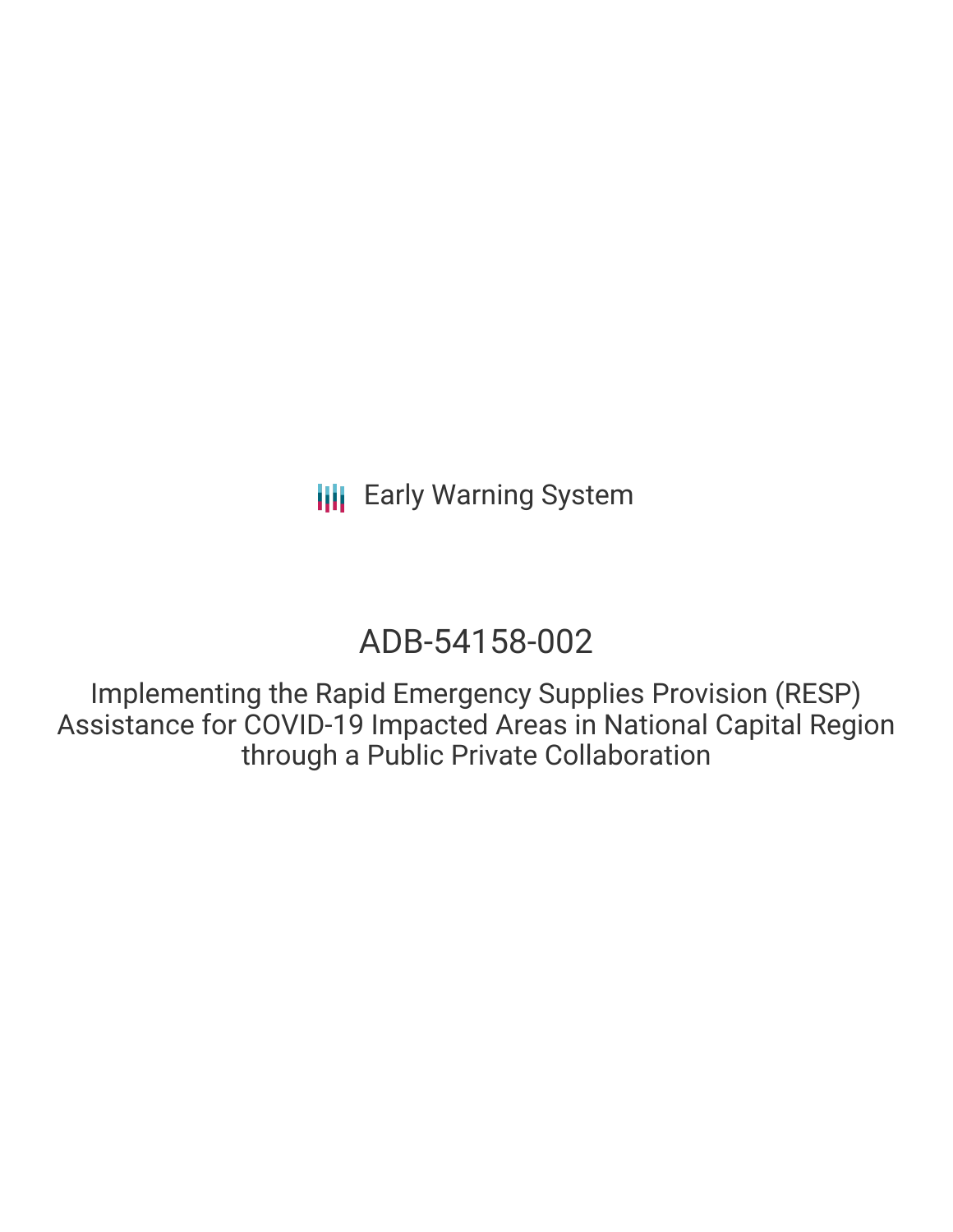

Implementing the Rapid Emergency Supplies Provision (RESP) Assistance for COVID-19 Impacted Areas in National Capital Region through a Public Private Collaboration

#### **Quick Facts**

| <b>Countries</b>               | Philippines                   |
|--------------------------------|-------------------------------|
| <b>Financial Institutions</b>  | Asian Development Bank (ADB)  |
| <b>Status</b>                  | Approved                      |
| <b>Bank Risk Rating</b>        | U                             |
| <b>Voting Date</b>             | 2020-03-26                    |
| <b>Borrower</b>                | Government of the Philippines |
| <b>Sectors</b>                 | <b>Education and Health</b>   |
| <b>Investment Amount (USD)</b> | $$5.00$ million               |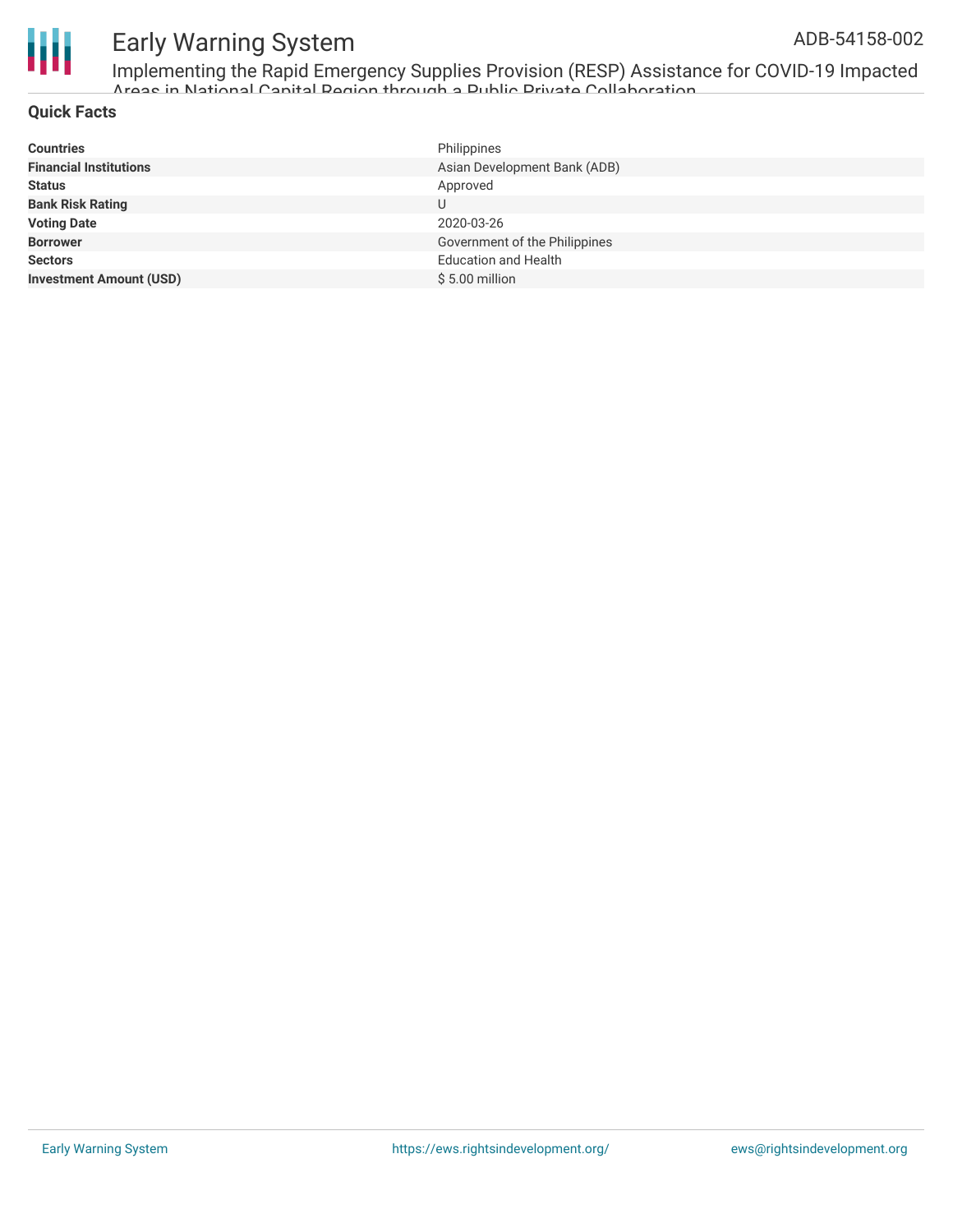

Implementing the Rapid Emergency Supplies Provision (RESP) Assistance for COVID-19 Impacted Areas in National Capital Region through a Public Private Collaboration

#### **Project Description**

The proposed Rapid Emergency Supplies Provision technical assistance will support the Government of the Philippines in addressing the urgent and still-unfolding crisis resulting from the spread of the COVID-19 pandemic in the National Capital Region and broader Luzon area.

This Technical Assistance Fund will have the following outcome: piloting a scalable public-private-philanthropic-partnership platform to provide food and other essential supplies to the poorest and most vulnerable households for improving the health, living conditions and resilience of the most COVID-19-impacted- households in the NCR.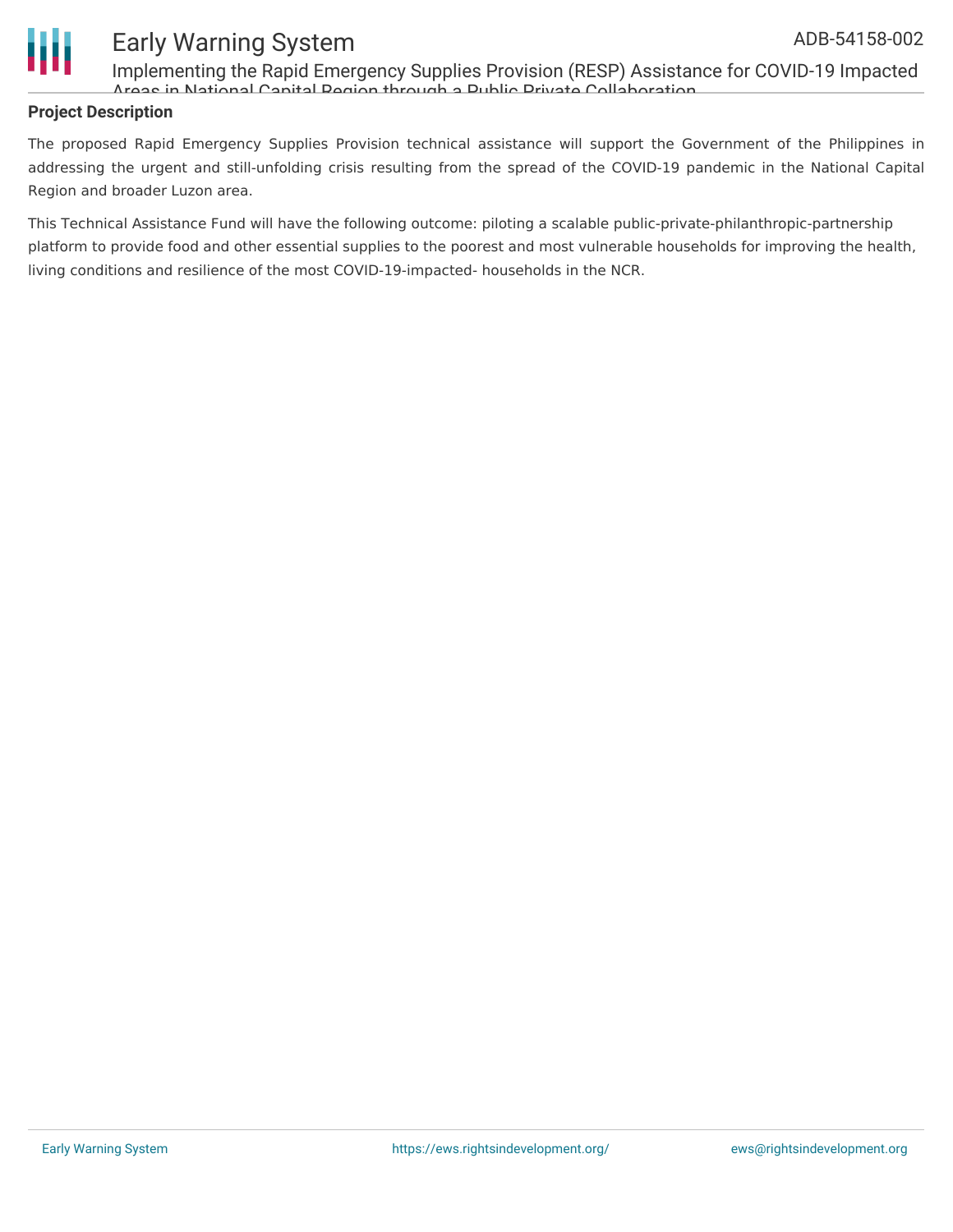

# Ш

## Early Warning System

Implementing the Rapid Emergency Supplies Provision (RESP) Assistance for COVID-19 Impacted Areas in National Capital Pegion through a Public Private Collaboration

#### **Investment Description**

Asian Development Bank (ADB)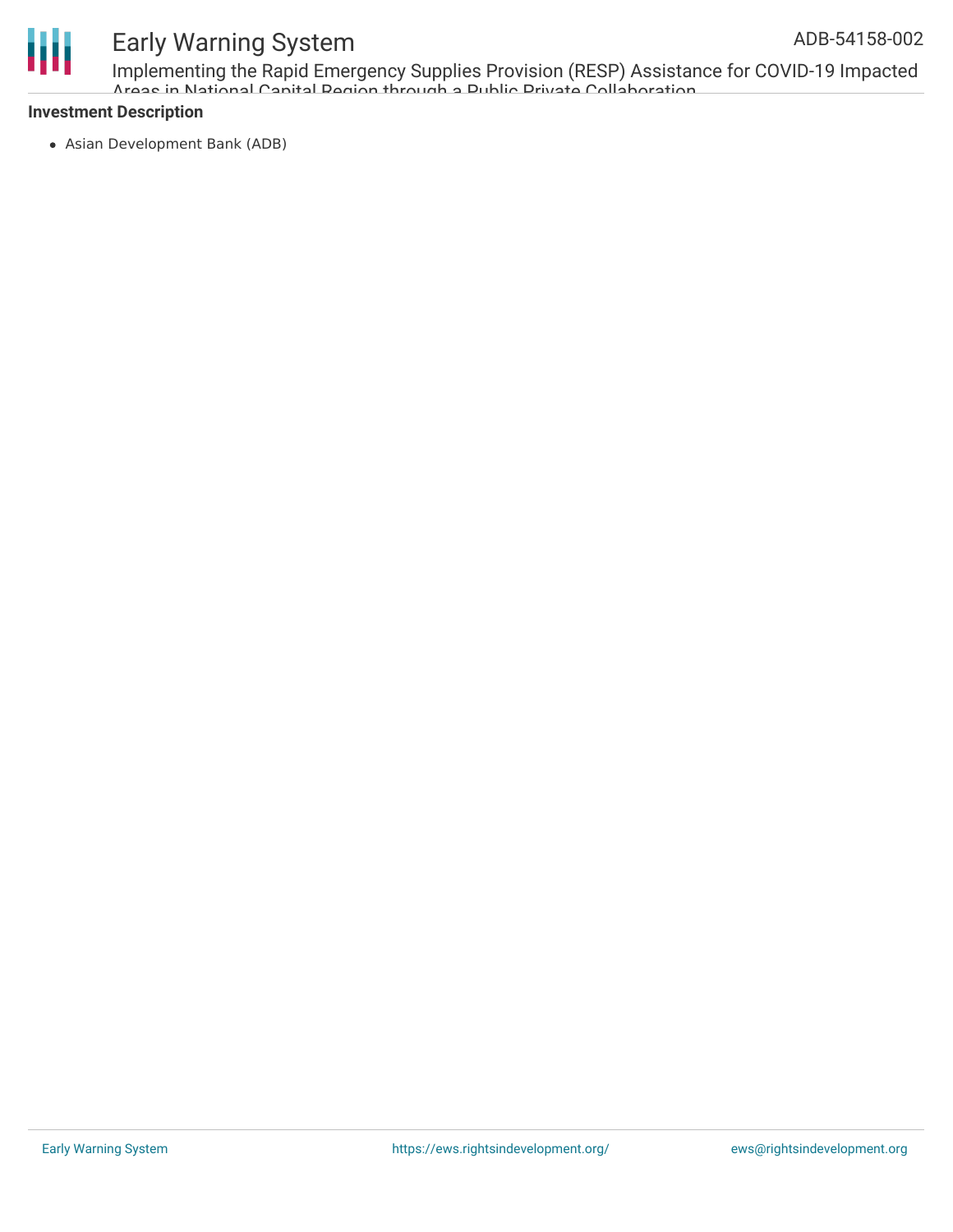

Implementing the Rapid Emergency Supplies Provision (RESP) Assistance for COVID-19 Impacted Areas in National Capital Region through a Public Private Collaboration

#### **Contact Information**

#### **ADB**

Anouj Mehta / Project Officer / \*contact details not provided at the time of disclosure\*

#### ACCOUNTABILITY MECHANISM OF ADB

The Accountability Mechanism is an independent complaint mechanism and fact-finding body for people who believe they are likely to be, or have been, adversely affected by an Asian Development Bank-financed project. If you submit a complaint to the Accountability Mechanism, they may investigate to assess whether the Asian Development Bank is following its own policies and procedures for preventing harm to people or the environment. You can learn more about the Accountability Mechanism and how to file a complaint at: http://www.adb.org/site/accountability-mechanism/main